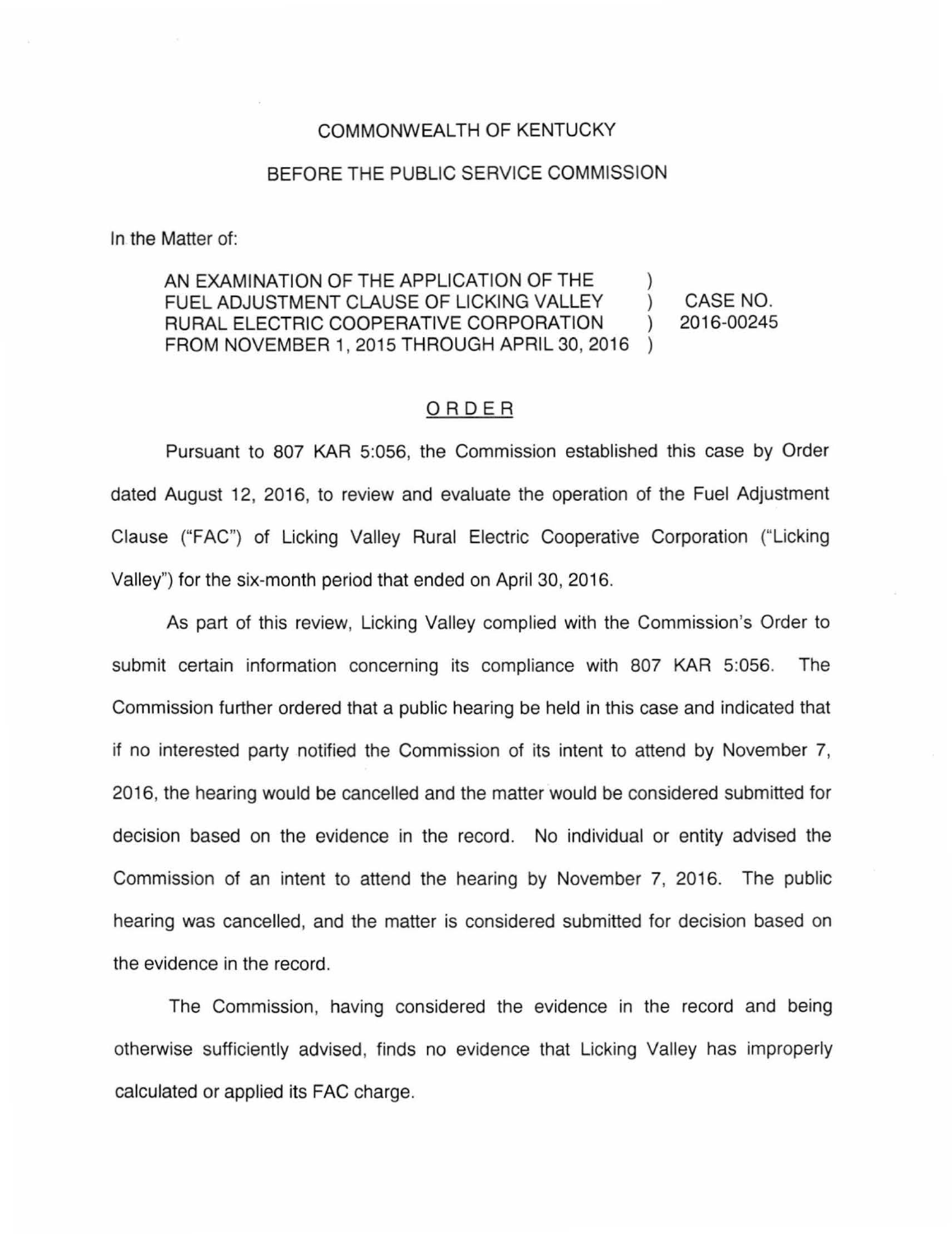IT IS THEREFORE ORDERED that the charges and credits applied by Licking Valley through the FAC for the period November 1, 2015, through April 30, 2016, are approved.

By the Commission



ATTEST:

athers

**Executive Director** 

Case No. 2016-00245